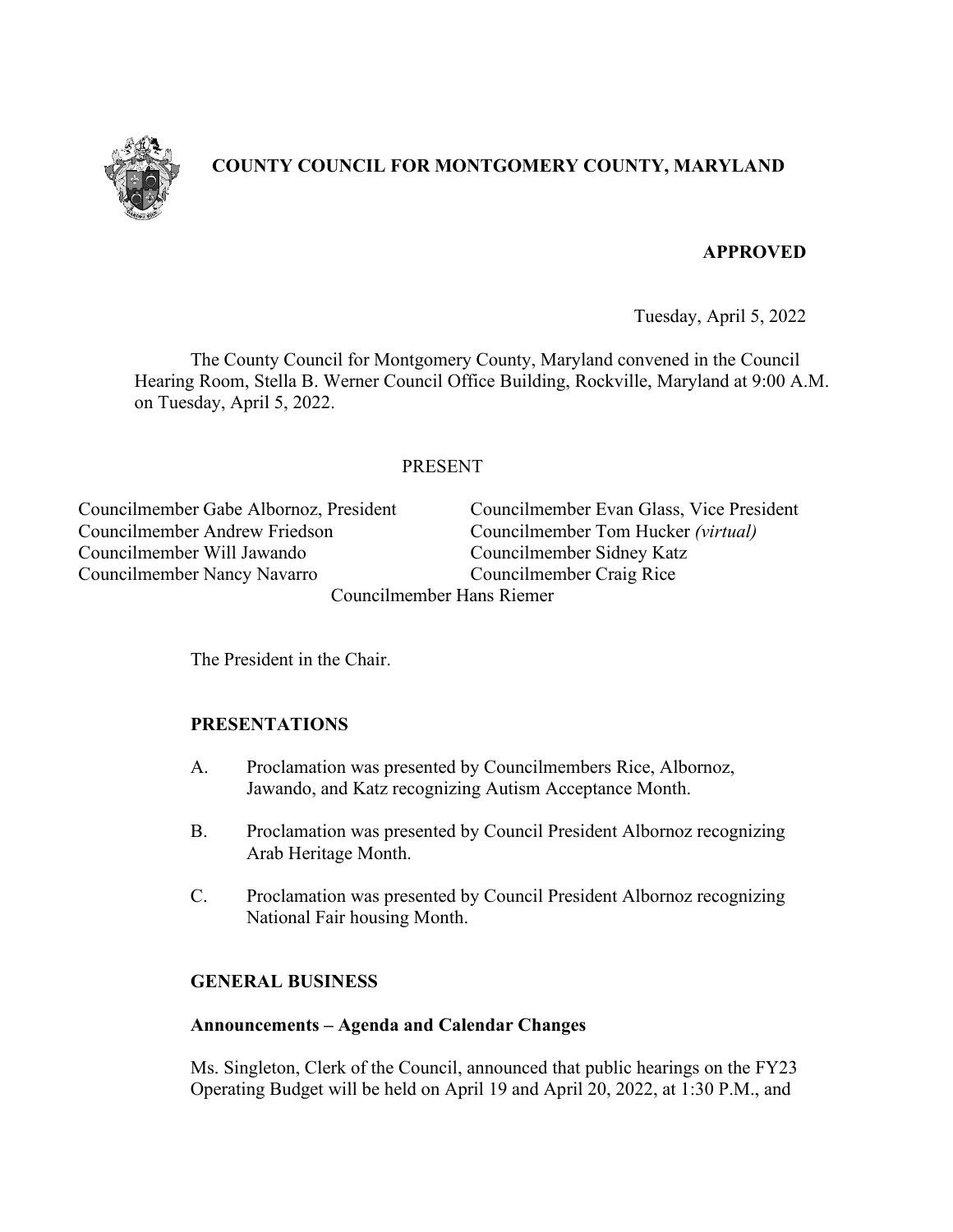on April 19, 20, and 21, 2022, at 7:00 P.M.; and that th[e Council is seeking](https://www.montgomerycountymd.gov/council/Resources/Files/agenda/col/2022/20220405/20220405_1.pdf)  [applicants for the vacancy on the Montgomery County Board of Appeals.](https://www.montgomerycountymd.gov/council/Resources/Files/agenda/col/2022/20220405/20220405_1.pdf)

#### (2) B. **Acknowledgement –** [Receipt of Petitions](https://www.montgomerycountymd.gov/council/Resources/Files/agenda/col/2022/20220405/20220405_index.pdf)

No petitions were received this week.

C. **Action –** Approval of Minutes

Approved the minutes of March 1, 8, and 15, 2022, without objection.

(3) **ACTION** - [Resolution to appoint Clerk of the Council: Judy Rupp](https://www.montgomerycountymd.gov/council/Resources/Files/agenda/col/2022/20220405/20220405_3.pdf) 

Adopted **Resolution 19-1205**, appointing Judy Rupp as Clerk of the Council, effective April 25, 2022.

Mr. Glass made the motion, which carried without objection.

(4) **ACTION** - [Supplemental Appropriation #22-56 to the County Government's](https://www.montgomerycountymd.gov/council/Resources/Files/agenda/col/2022/20220405/20220405_4.pdf)  [FY22 Operating Budget, Department of Health and Human Services \(DHHS\) -](https://www.montgomerycountymd.gov/council/Resources/Files/agenda/col/2022/20220405/20220405_4.pdf)  [\\$69,691,000 for COVID-19 Emergency Response \(Source of Funds: County](https://www.montgomerycountymd.gov/council/Resources/Files/agenda/col/2022/20220405/20220405_4.pdf)  [General Reserves\)](https://www.montgomerycountymd.gov/council/Resources/Files/agenda/col/2022/20220405/20220405_4.pdf)

Dr. Stoddard, Assistant Chief Administrative Officer; and Mr. Howard, Council Deputy Director, participated in the discussion.

Ms. Navarro, Chair of the Government Operations and Fiscal Policy (GO) Committee, reviewed the recommendations of the Joint GO/Health and Human Services (HHS) Committee, noting that the County Executive, in his memorandum dated March 2, 2022, recommended an increase to the supplemental appropriation of \$8,436154 for COVID-19 pandemic emergency expenses related to an extension of emergency procurements with three labs used by the Department of Health and Human Services (DHHS) for COVID testing. She requested a GO Committee worksession be scheduled regarding the status of Federal Emergency Management Agency (FEMA) reimbursements.

Mr. Howard noted that approval of the supplemental appropriation would not impact any decisions the Council needs to make regarding the FY23 Operating Budget because these expenditures are already assumed into the County Executive's budget recommendation.

Adopted **Resolution 19-1206**, approving the subject supplemental appropriation in the amount of \$78,127,154.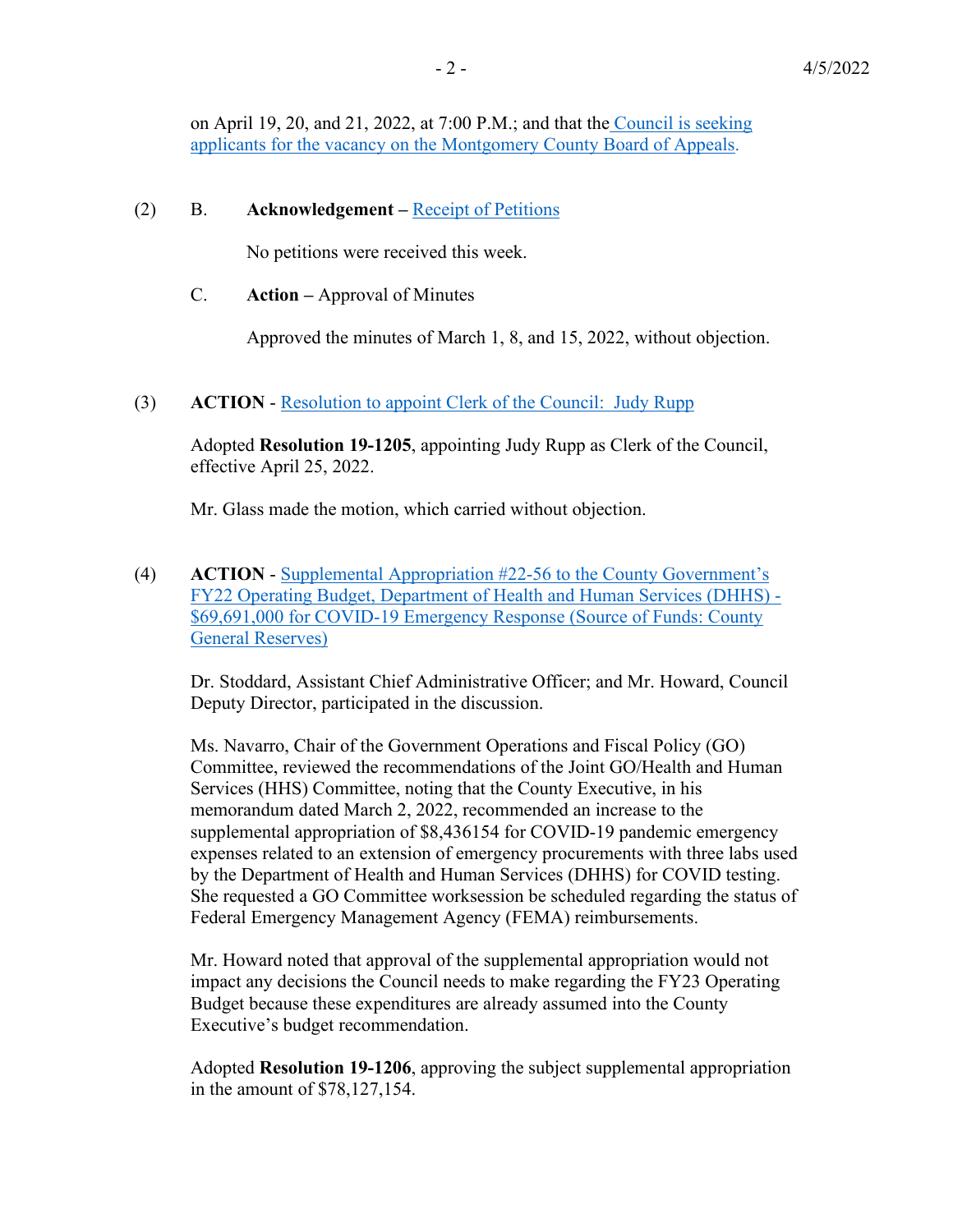The GO/HHS committee made the motion, which carried without objection.

### **LEGISLATIVE SESSION - Day #10**

#### (5) **Call of Bills for Final Reading:**

#### A. **Expedited Bill 49-21**[, Police - Police Accountability Board](https://www.montgomerycountymd.gov/council/Resources/Files/agenda/col/2022/20220405/20220405_5.pdf)  Administrative [Charging Committee - Established](https://www.montgomerycountymd.gov/council/Resources/Files/agenda/col/2022/20220405/20220405_5.pdf)

Participating in the discussion were Dr. Stoddard, Ms. Roberts, Associate County Attorney, Division of Labor Relations and Public Safety, Office of the County Attorney; and Senior Legislative Attorney Wellons.

Received information from Ms. Wellons that the legislation pending in the General Assembly could potentially change the relevant effective date for establishment of the Policing Advisory Board (PAB) and Administrative Charging Committee (ACC) and could also affect the scope of the types of complaints that could be addressed by the PAB and the ACC. The issue of whether to provide compensation to PAB members remains for Council decision.

Mr. Rice expressed his certainty that the General Assembly would extend the deadline for compliance with the State legislation. Mr. Albornoz requested that the Office of Intergovernmental Relations (OIR) convey the Council's preference to extend the deadline to October 1, 2022.

Agreed to amend the Expedited Bill to provide compensation to PAB members (with the exception of the Chair) at a rate of \$10,000 per year. Mr. Jawando made the motion, which carried by a vote of 8 to 1 with Mr. Friedson voting in the negative.

Agreed to postpone final action on **Expedited Bill 49-21** to a future date.

### (6) **ACTION -** [I-270 Corridor Forward Plan](https://www.montgomerycountymd.gov/council/Resources/Files/agenda/col/2022/20220405/20220405_6.pdf)

Mr. Hucker, Chair of the Transportation and Environment (T&E) Committee, said the Plan lays out the transportation vision for the upcounty region, but cautioned that there is no guarantee of State funding for projects included in the Plan.

Adopted **Resolution 19-1207**, approving the I-270 Corridor Forward Plan, as recommended by the T&E Committee.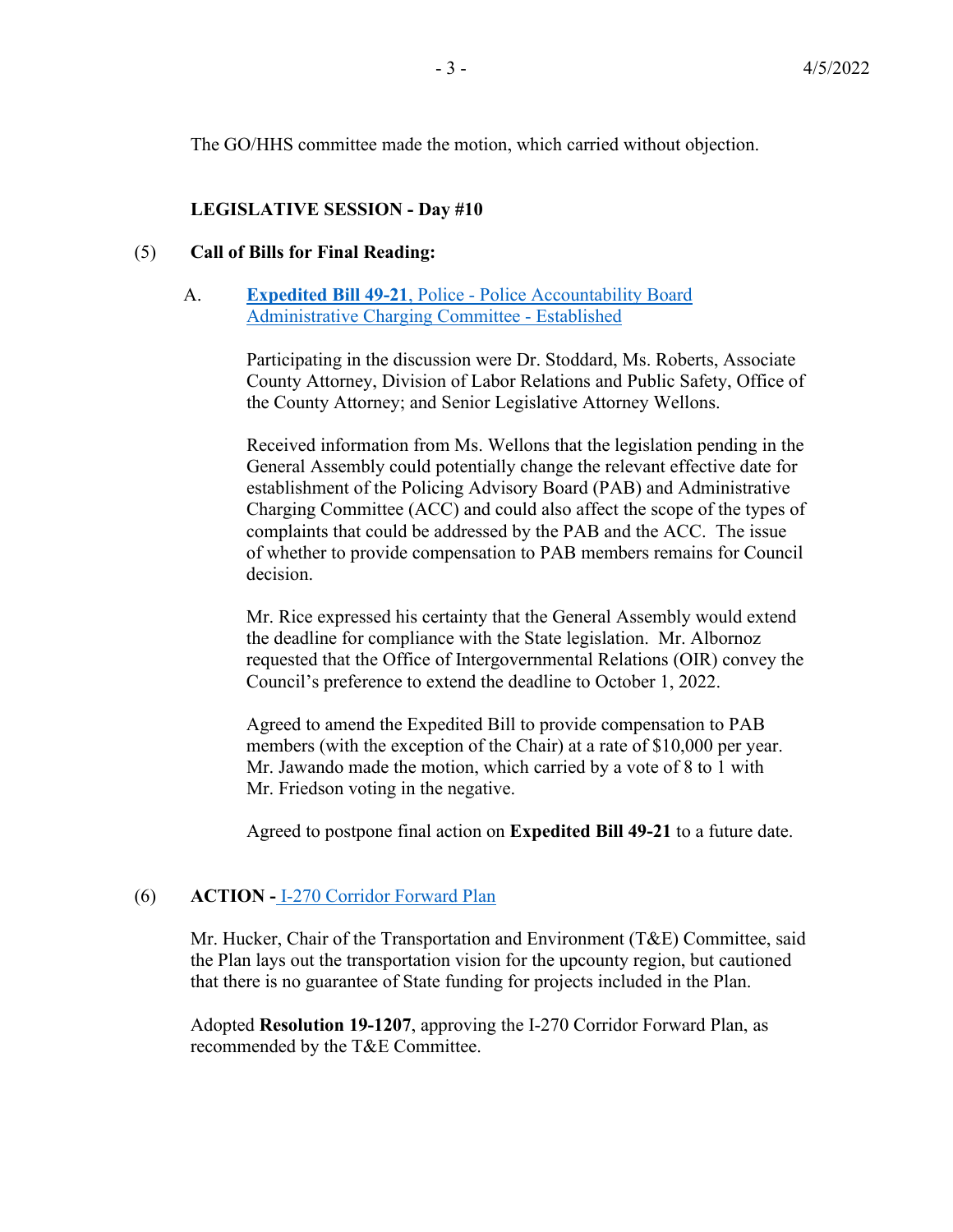## **WORKSESSION - FY23-28 Capital Improvements Program (CIP):**

### (7) [Montgomery College](https://www.montgomerycountymd.gov/council/Resources/Files/agenda/col/2022/20220405/20220405_7.pdf)

Mr. Rice, Chair of the Education and Culture (E&C) Committee, and Legislative Analyst Hernandez-Rodriguez reviewed the recommendations of the E&C Committee, as contained in the staff report. Dr. Williams, President, Montgomery College, participated in the discussion.

Approved the subject CIP, as recommended by the E&C Committee.

(8) [Police](https://www.montgomerycountymd.gov/council/Resources/Files/agenda/col/2022/20220405/20220405_8.pdf)

Mr. Katz, Chair of the Public Safety (PS) Committee, and Legislative Analyst Farag reviewed the recommendations of the PS Committee, as contained in the staff report. Assistant Chief Francke, Montgomery County Police Department (MCPD), participated in the discussion.

Approved the subject CIP, as submitted by the County Executive.

### (9) [Fire & Rescue](https://www.montgomerycountymd.gov/council/Resources/Files/agenda/col/2022/20220405/20220405_9.pdf)

Ms. Farag reviewed the recommendation of the PS Committee, as contained in the staff report. Chief Goldstein, Montgomery County Fire and Rescue Services, participated in the discussion.

Approved the subject CIP, as submitted by the County Executive.

# (10) [Public Safety Radio System Modernization](https://www.montgomerycountymd.gov/council/Resources/Files/agenda/col/2022/20220405/20220405_10.pdf)

Ms. Farag reviewed the recommendations of the joint PS/GO Committee, as contained in the staff report. Mr. Knuppel, Manager, Technology and Enterprise Business Solutions (TEBS), participated in the discussion.

Approved the subject CIP, as submitted by the County Executive.

### (11) [Radio Replacement](https://www.montgomerycountymd.gov/council/Resources/Files/agenda/col/2022/20220405/20220405_11.pdf)

Ms. Navarro and Ms. Farag reviewed the recommendations of the joint PS/GO Committee, as contained in the staff report.

Approved the subject CIP, as submitted by the County Executive.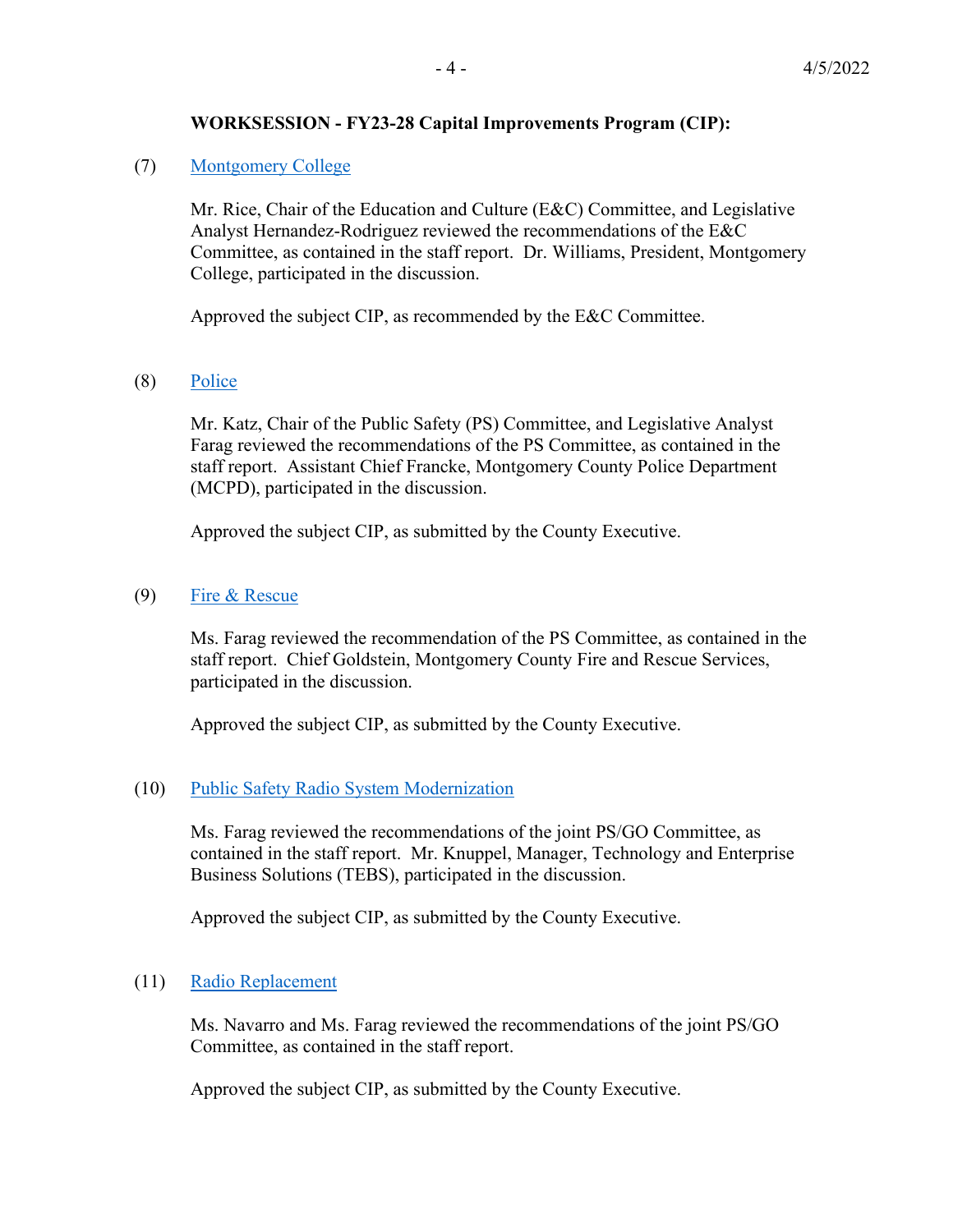### (12) [Health and Human Services](https://www.montgomerycountymd.gov/council/Resources/Files/agenda/col/2022/20220405/20220405_12.pdf)

 Mr. Albornoz, Chair of the HHS Committee, and Legislative Analyst Yao, reviewed the Committee's recommendations as contained in the staff report. Dr. Crowel, Director, DHHS, participated in the discussion.

Mr. Katz requested a community meeting be held as soon as possible to discuss the Restoration Center on Seven Locks.

Approved the subject CIP, as submitted by the County Executive.

### (13) [Culture and Recreation - Libraries](https://www.montgomerycountymd.gov/council/Resources/Files/agenda/col/2022/20220405/20220405_13.pdf)

Mr. Jawando, Lead for Libraries on the E&C Committee, and Legislative Analyst Chen, reviewed the recommendations of the E&C Committee, as contained in the staff report. Ms. Vassallo, Director, Montgomery County Public Libraries, and Ms. Beck, CIP Manager, Office of Management and Budget (OMB), participated in the discussion.

Approved the subject CIP, as submitted by the County Executive.

# (14) [Public Arts Trust](https://www.montgomerycountymd.gov/council/Resources/Files/agenda/col/2022/20220405/20220405_14.pdf)

 Mr. Rice and Ms. Chen reviewed the recommendations of the E&C Committee, as contained in the staff report.

Approved the subject CIP, as submitted by the County Executive.

# (15) **CONSENT CALENDAR**

Approved the following consent calendar items listed below. Mr. Rice made the motion, which carried without objection.

A. **Introduced** [a special appropriation #22-79 to the County Government's](https://www.montgomerycountymd.gov/council/Resources/Files/agenda/col/2022/20220405/20220405_15A.pdf)  [FY22 Operating Budget, COVID-19 Human Services and Community](https://www.montgomerycountymd.gov/council/Resources/Files/agenda/col/2022/20220405/20220405_15A.pdf)  [Assistance Non-Departmental Account \(NDA\) - \\$1,710,000 for COVID-](https://www.montgomerycountymd.gov/council/Resources/Files/agenda/col/2022/20220405/20220405_15A.pdf)[19 Response: Montgomery County Food Security Fund \(Source of Funds:](https://www.montgomerycountymd.gov/council/Resources/Files/agenda/col/2022/20220405/20220405_15A.pdf)  [American Rescue Plan Act Funds\).](https://www.montgomerycountymd.gov/council/Resources/Files/agenda/col/2022/20220405/20220405_15A.pdf) A public hearing is scheduled for April 19, 2022, at 1:30 P.M.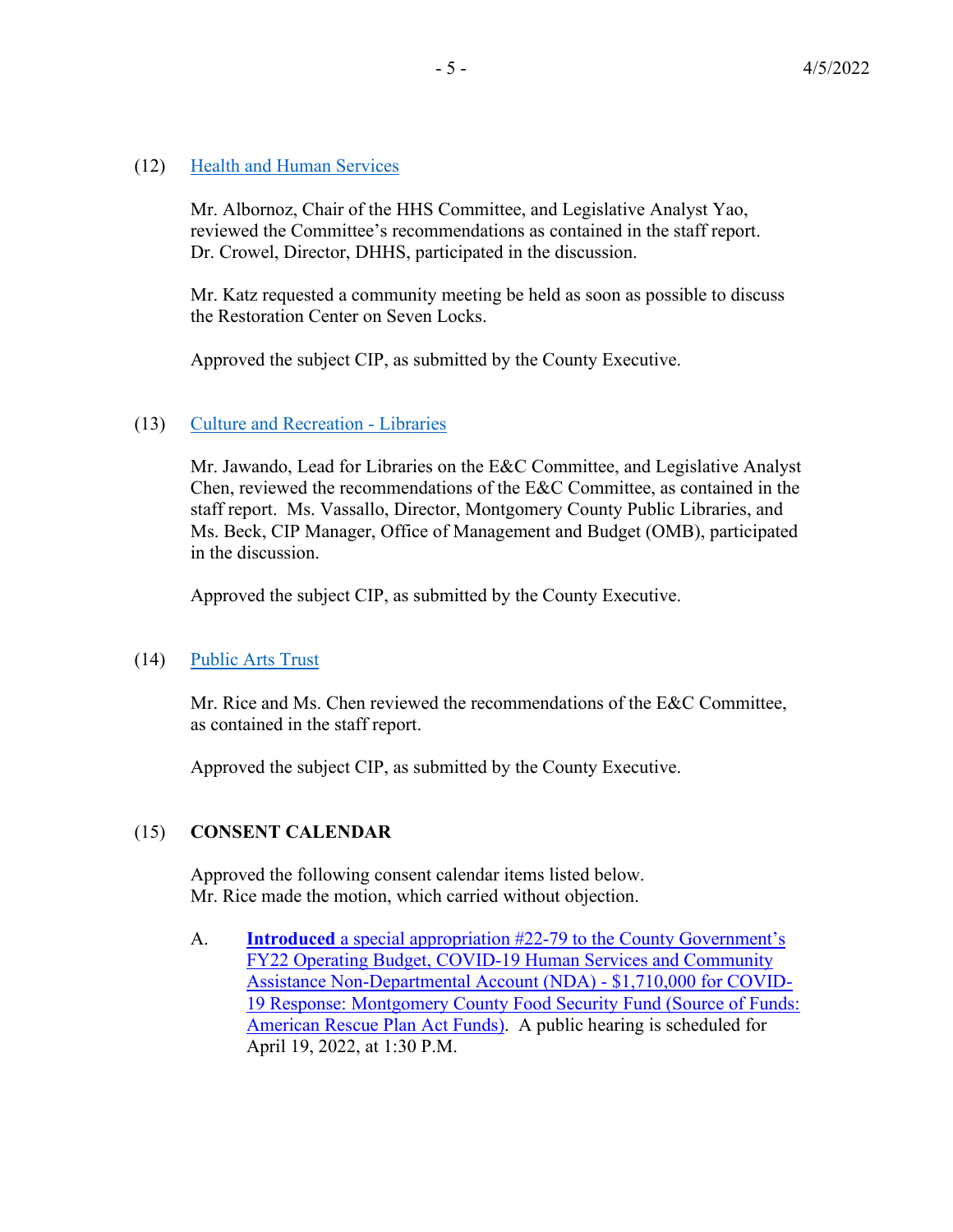- B. Adopted **Resolution 19-1208**, approving the [Economic Development](https://www.montgomerycountymd.gov/council/Resources/Files/agenda/col/2022/20220405/20220405_15B.pdf)  [Strategic Plan.](https://www.montgomerycountymd.gov/council/Resources/Files/agenda/col/2022/20220405/20220405_15B.pdf)
- C*.* Adopted **Resolution 19-1209**[, Support for Application to the State for Re-](https://www.montgomerycountymd.gov/council/Resources/Files/agenda/col/2022/20220405/20220405_15C.pdf)Designation of Bethesda and Silver Spring Arts and Entertainment [Districts in Montgomery County.](https://www.montgomerycountymd.gov/council/Resources/Files/agenda/col/2022/20220405/20220405_15C.pdf)
- D. Adopted **Resolution 19-1210**, approving [a special appropriation to the](https://www.montgomerycountymd.gov/council/Resources/Files/agenda/col/2022/20220405/20220405_15D.pdf)  [County Government's FY22 Operating Budget, Department of Health and](https://www.montgomerycountymd.gov/council/Resources/Files/agenda/col/2022/20220405/20220405_15D.pdf)  [Human Services \(DHHS\) - \\$2,539,747 for Centers for Disease Control](https://www.montgomerycountymd.gov/council/Resources/Files/agenda/col/2022/20220405/20220405_15D.pdf)  [and Prevention Crisis Cooperative Agreement, COVID-19 Public Health](https://www.montgomerycountymd.gov/council/Resources/Files/agenda/col/2022/20220405/20220405_15D.pdf)  [Workforce Supplemental Funding Grant \(Source of Funds: State Funds\).](https://www.montgomerycountymd.gov/council/Resources/Files/agenda/col/2022/20220405/20220405_15D.pdf)
- E. Adopted **Resolution 19-1211**, approving a [special appropriation to the](https://www.montgomerycountymd.gov/council/Resources/Files/agenda/col/2022/20220405/20220405_15E.pdf)  [FY22 Operating Budget, Montgomery County Government, Department](https://www.montgomerycountymd.gov/council/Resources/Files/agenda/col/2022/20220405/20220405_15E.pdf)  [of Health and Human Services - \\$450,000 for Pediatric Mobile Medical](https://www.montgomerycountymd.gov/council/Resources/Files/agenda/col/2022/20220405/20220405_15E.pdf)  [Vehicle \(Source of Funds: General Fund Reserves\) and Amendment to](https://www.montgomerycountymd.gov/council/Resources/Files/agenda/col/2022/20220405/20220405_15E.pdf)  [FY22 Designation of Entities for Non-Competitive Contract Award](https://www.montgomerycountymd.gov/council/Resources/Files/agenda/col/2022/20220405/20220405_15E.pdf)  [Status: Casa Ruben, Inc.](https://www.montgomerycountymd.gov/council/Resources/Files/agenda/col/2022/20220405/20220405_15E.pdf)
- F. Adopted **Resolution 19-1212,** [confirming the County Executive's](https://www.montgomerycountymd.gov/council/Resources/Files/agenda/col/2022/20220405/20220405_15F.pdf)  [appointments to the Advisory Board for the Montgomery Cares Program:](https://www.montgomerycountymd.gov/council/Resources/Files/agenda/col/2022/20220405/20220405_15F.pdf)  [Mark Foraker, Peter Lowet, Melanie Bunting, Melinda Hite, Yuchi](https://www.montgomerycountymd.gov/council/Resources/Files/agenda/col/2022/20220405/20220405_15F.pdf)  [Huang, Denise Kishel, and Wayne Swann.](https://www.montgomerycountymd.gov/council/Resources/Files/agenda/col/2022/20220405/20220405_15F.pdf)
- **G.** The Council acknowledges receipt of the following Inspector General [reports: 1\) Performance Audit of the Montgomery County Public Libraries](https://www.montgomerycountymd.gov/council/Resources/Files/agenda/col/2022/20220405/20220405_15G.pdf)  [Collection Management Program, OIG Publication #OIG-22-012; and 2\)](https://www.montgomerycountymd.gov/council/Resources/Files/agenda/col/2022/20220405/20220405_15G.pdf)  [Light-Duty Fleet Vehicles and Driver Suitability Inspection, OIG](https://www.montgomerycountymd.gov/council/Resources/Files/agenda/col/2022/20220405/20220405_15G.pdf)  [Publication #OIG-22-013.](https://www.montgomerycountymd.gov/council/Resources/Files/agenda/col/2022/20220405/20220405_15G.pdf)
- H. Adopted **Resolution 19-1213,** [Abandonment Portions of Westbard](https://www.montgomerycountymd.gov/council/Resources/Files/agenda/col/2022/20220405/20220405_15H.pdf)  [Avenue and Ridgefield Road](https://www.montgomerycountymd.gov/council/Resources/Files/agenda/col/2022/20220405/20220405_15H.pdf) Bethesda, 7<sup>th</sup> Election District.

# **Motion to Close**

Agreed to meet in closed session to discuss public security and cybersecurity, pursuant to Maryland Code, State Government Article, §3-305(b)(10) and (15), on the grounds that public discussion would constitute a risk to public security, including the development and implementation of emergency plans, and a risk to security assessments and deployments relating to information resources technology. Topic is potential threats to public security and cybersecurity and recommended preparations. Mr. Rice made the motion, which carried unanimously.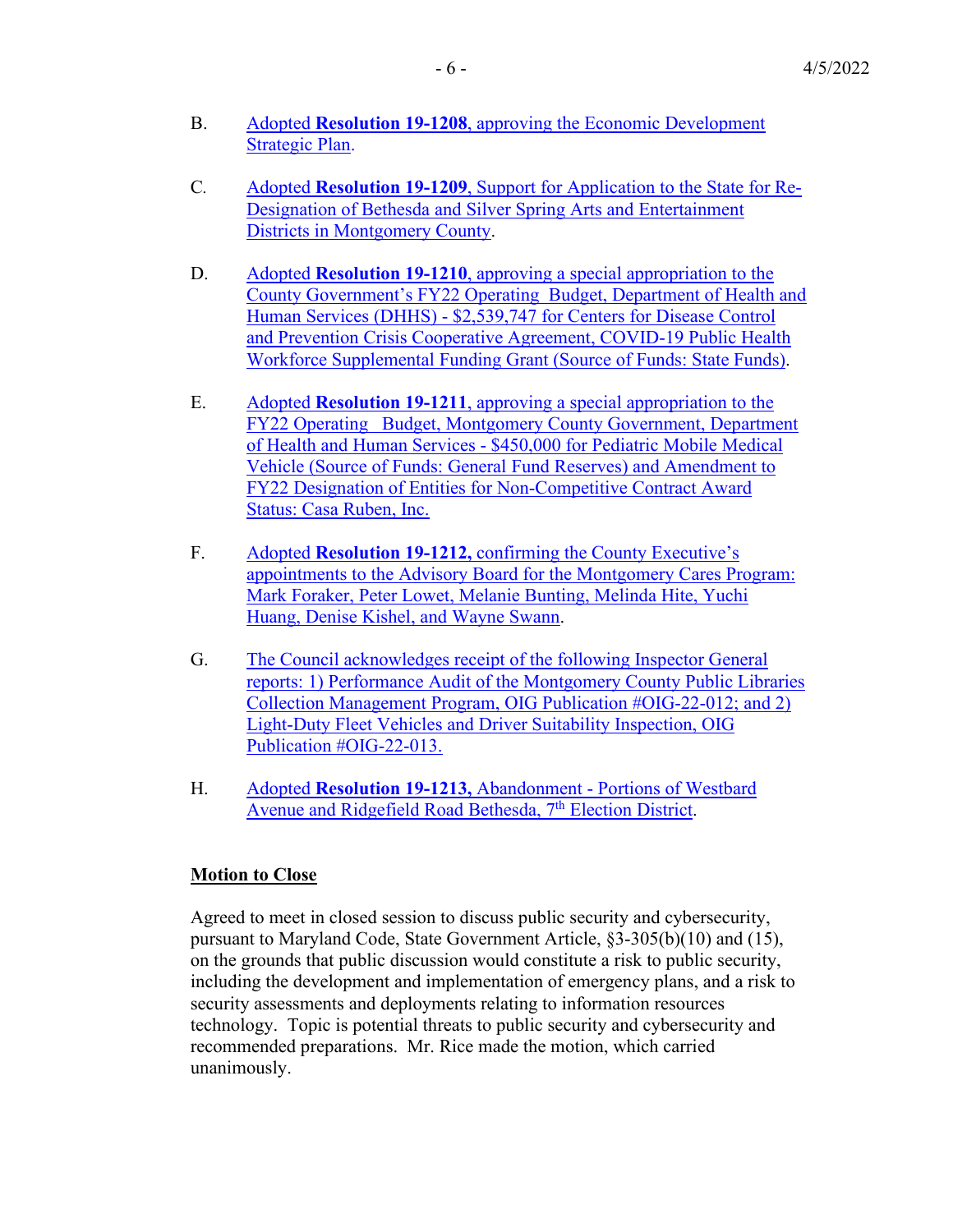The Council recessed at 12:48 P.M. and reconvened in closed session from 1:32 P.M. to 2:33 P.M. The Council reconvened in open session at 2:40 P.M.

#### (16) M-NCPPC Semi-Annual presentation to the Council

Participating in the discussion were Mr. Anderson, Chair; Mr. Cichy, Ms. Rubin, and Mr. Verma, Commissioners, Montgomery County Planning Board; Mr. Riley, Director, Department of Parks; and Ms. Wright, Director, Planning Department.

Received updates on Montgomery Parks staff vaccination rates, job opportunities and growth, census-based neighborhood change analysis, new housing construction, noted the distribution of the Existing Conditions Pedestrian Plan report, Park activation program, diversity of the workforce, status of the Parks, Recreation, and open Space Plan (PROS) 2022 Plan, park acquisitions, capital project delivery progress, Park Refreshers program progress, grants and special funding awards received, Roots to Rocks program and trail programs, school field renovations and maintenance, award from the Mid-Atlantic Sports Turf Associations DMV MVP for Wheaton Regional field #2, baseball diamond infield renovations, Untold Stories added to the Park's website, special events and programs, enterprise facilities, and the FY23 operating budget.

Received an update from Ms. Wright on the Planning Department's work on urban, suburban, and rural plans adopted since 2013, plans and project progress, upcoming plans, projects, and studies, equity agenda for the Planning Department, regulatory review, Master plan and major projects progress.

Mr. Glass noted residents' demand for pickleball facilities and Mr. Riley confirmed that Parks is adding additional pickleball capacity at Park facilities.

Mr. Katz requested that the Lakeforest Mall tract development plans be developed in consultation with the City of Gaithersburg. Ms. Wright confirmed that the Planning Department meets regularly with the City of Gaithersburg Planning Department and will maintain that coordination.

Based on the data presented, Mr. Riemer noted the PHED Committee will emphasize the need for more affordable housing and more housing overall when discussing the Silver Spring Master Plan.

Mr. Albornoz requested data to determine if improved field conditions are increasing use.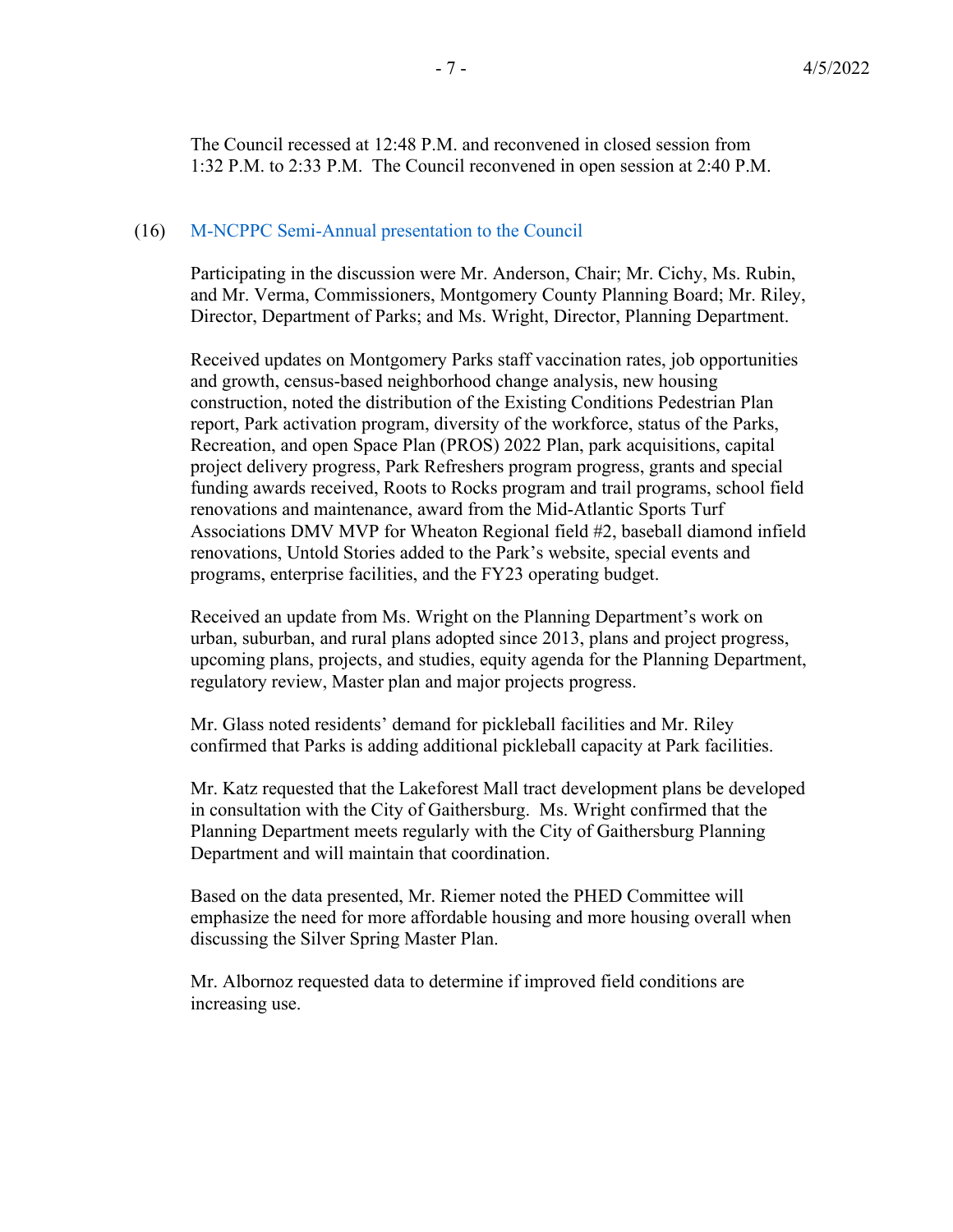#### WORKSESSION - FY23-28 CIP *(continued):*

#### $(17)$  • Parks

Participating in the discussion were Ms. Dunn, Senior Legislative Analyst; Mr. Anderson and Mr. Riley; and Ms. Beck, OMB.

Mr. Riemer, Chair of the Planning, Housing, and Economic Development (PHED) Committee, summarized the Committee's recommendations, as contained in the staff report.

Supported without objection Mr. Riemer's motion to amend the ballfield initiative to include language that indicates that the ballfield fund and other funds will pay for upgrades, including historical interpretation, to improve and upgrade the baseball field at Johnson's Local Park.

Approved the subject CIP, as recommended by the PHED Committee.

#### (18) • Housing Opportunities Commission

Participating in the discussion were Mr. Goetzinger, Chief Development Funds Officer and Acting Chief Information Officer, Ms. Fowler, Budget Officer, and Mr. Marks, Chief Real Estate Officer, Housing Opportunities Commission (HOC).

Mr. Riemer summarized the PHED Committee's recommendations, as contained in the staff report.

Approved the subject CIP, as submitted by the County Executive.

### (19) • Housing and Community Affairs

Participating in the discussion were Mr. Nigam, Director, Mr. Stanley, Chief, Neighborhood Revitalization Section, Ms. Salem, Chief, Division of Finance and Administration, Department of Housing and Community Affairs (DHCA).

Mr. Riemer summarized the PHED Committee's recommendations, as contained in the staff report.

Approved the subject CIP, as recommended by the PHED Committee.

#### (20) • Revenue Authority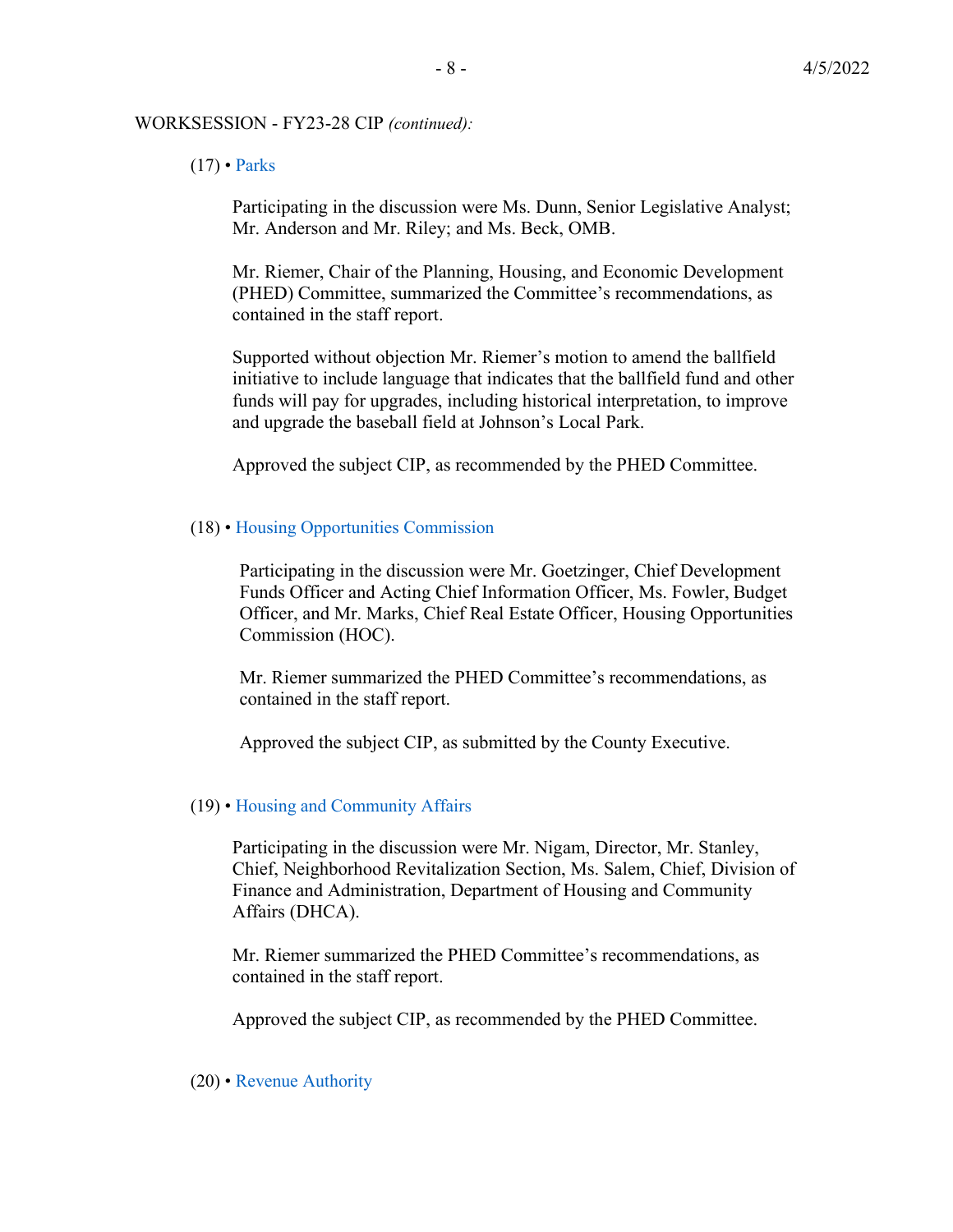Participating in the discussion was Mr. Miller, Chief Executive Officer, Montgomery County Revenue Authority (MCRA).

Mr. Riemer summarized the PHED Committee's recommendations, as contained in the staff report.

Approved the subject CIP, as submitted by the County Executive.

(21) • Conservation of Natural Resources - Agricultural Land Preservation

This item was postponed to a later date.

#### (22) • Recreation

Participating in the discussion were Ms. Riley, Director, Department of Recreation; and Mr. Dise, Director, Department of General Services (DGS).

Mr. Riemer summarized the PHED Committee's recommendations, as contained in the staff report.

Approved the subject CIP, as submitted by the County Executive.

#### (23) • Montgomery County Public Schools

Participating in the discussion were Ms. Silvestre, Vice President, Board of Education; Dr. McKnight, Acting Superintendent, and Mr. Adams, Director, Department of Facilities Management, Montgomery County Public Schools (MCPS).

Mr. Rice summarized the E&C Committee's recommendations as contained in the staff report.

Mr. Albornoz requested a symposium this fall with the Council, Board of Education, MCPS, the Planning Department, the community, and other stakeholders to partner in creatively addressing the MCPS shortfalls and use of available commercial space.

Approved the subject CIP, as recommended by the E&C Committee.

The meeting adjourned at 6:05 P.M.